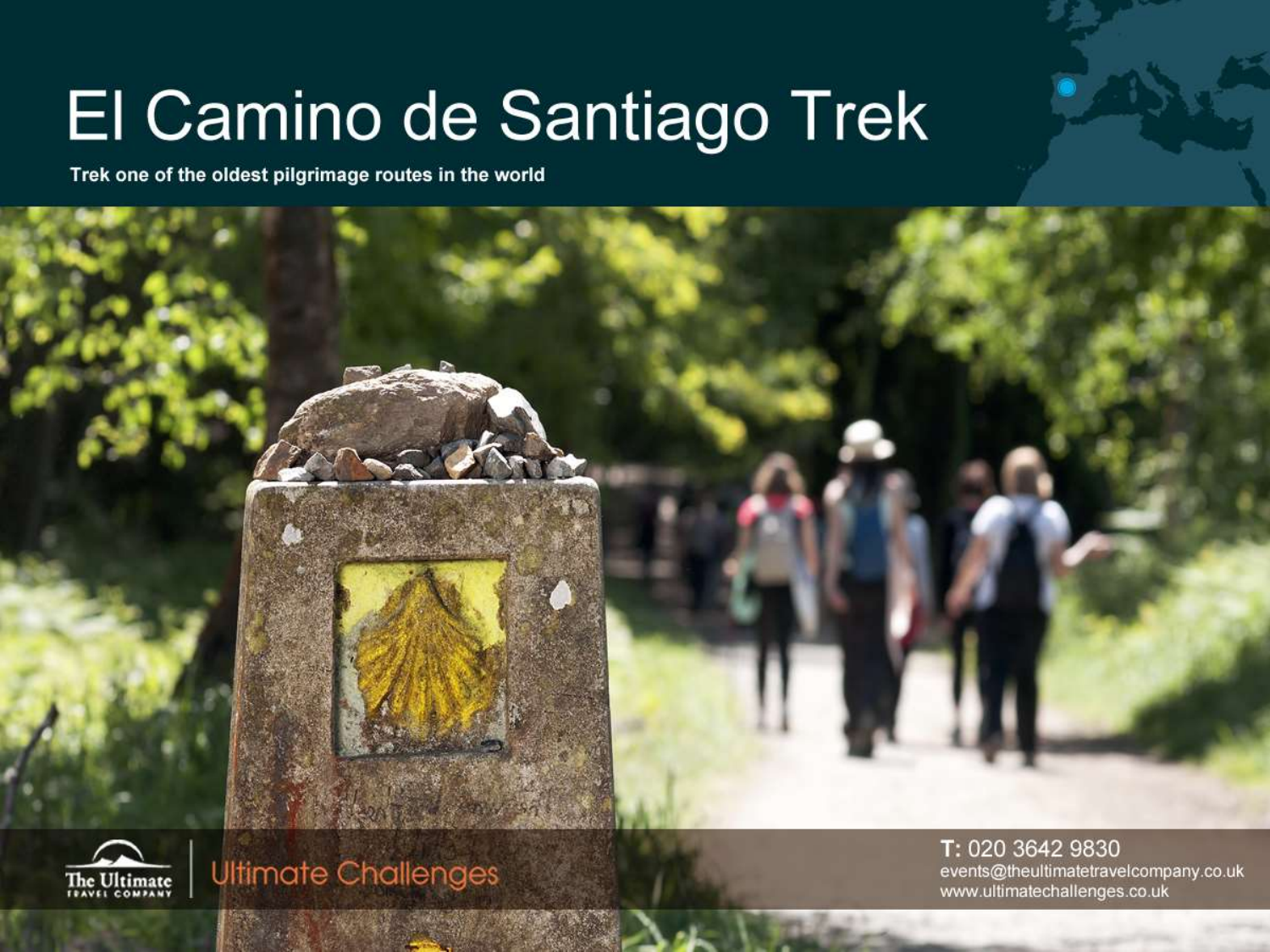## **El Camino de Santiago Trek, Spain** A 5-day spectacular trek along one of the oldest pilgrimage routes

The El Camino de Santiago, otherwise known as 'The Way of St James', is one of the oldest pilgrimage routes in the world and is a World Heritage Site.

A journey millions of pilgrims have completed over thousands of years. The way is marked by the symbol of the scallop shell, typically found on the Galician shores.

This 5-day trek takes in a section of this incredible route and enables you to experience the beauty of rural northern Spain.